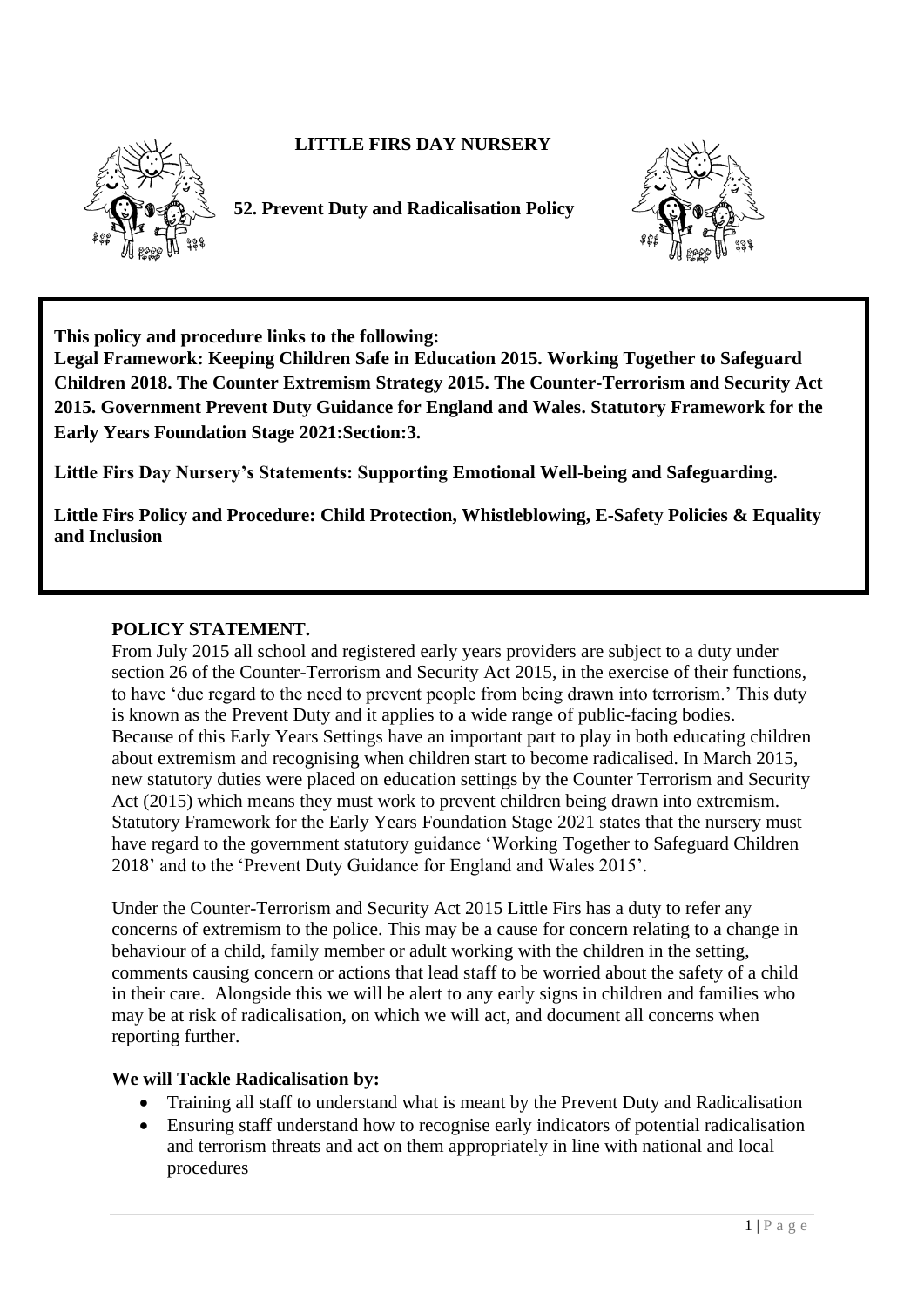- Make any referrals relating to extremism to the police, or Channel in a timely way, sharing relevant information as appropriate
- Ensure our nursery is an inclusive environment, tackle inequalities and negative points of view and teach children about tolerance through British Values
- Using the Government document Prevent Duty Guidance for England and Wales.

# **Definition.**

### **Extremism**

Working Together to Safeguard Children (2018) defines extremism. It states "Extremism goes beyond terrorism and includes people who target the vulnerable – including the young – by seeking to sow division between communities on the basis of race, faith or denomination; justify discrimination towards women and girls; persuade others that minorities are inferior; or argue against the primacy of democracy and the rule of law in our society.

Extremism is defined in the Counter Extremism Strategy 2015 as the vocal or active opposition to our fundamental values, including the rule of law, individual liberty and the mutual respect and tolerance of different faiths and beliefs. We also regard calls for the death of members of our armed forces as extremist"

## **Radicalisation**

The NSPCC states that signs of radicalisation may be:

- isolating themselves from family and friends
- talking as if from a scripted speech
- unwillingness or inability to discuss their views
- a sudden disrespectful attitude towards others
- increased levels of anger
- increased secretiveness, especially around internet use.

The Prevent Duty states that the British Values are Democracy, The Rule of Law, Individual Liberty and Mutual Respect and Tolerance of those with different faiths and beliefs. At Little Firs we promote British Values-Democracy, Rule of Law, Individual Liberty and Mutual Tolerance and Respect of those with different faiths and beliefs and these are embedded into our diverse curriculum and teaching practice and ensures that the children learn acceptance and respect for all cultures, faiths and lifestyles. This ethos is reflected and implemented effectively in our nursery's policies and there are effective risk assessments in place to safeguard and promote children's welfare and protect the children from risk of radicalisation and extremism.

Little Firs understands that they have a duty to prepare our children for life in modern Britain and to keep them safe and are committed to ensuring that our children are offered a broad and balanced curriculum that aims to prepare them for life in modern Britain. At Little Firs, British Values are embedded in the curriculum which enables the children to challenge extremist views, it enhances their personal social and emotional development, understanding of the world and we use Jigsaw which brings together Personal, Social, Health Education (PSHE) and Emotional Literacy, Social Skills and Spiritual Development

#### **Internet Safety.**

The internet provides children with access to a wide-range of content, some of which is harmful. Extremists use the internet, including social media, to share their messages. The filtering systems used at Little Firs blocks inappropriate content, including extremist content. Where staff find unblocked extremist content, they must report it to the DSL and know how to report internet content that is inappropriate or of concern.